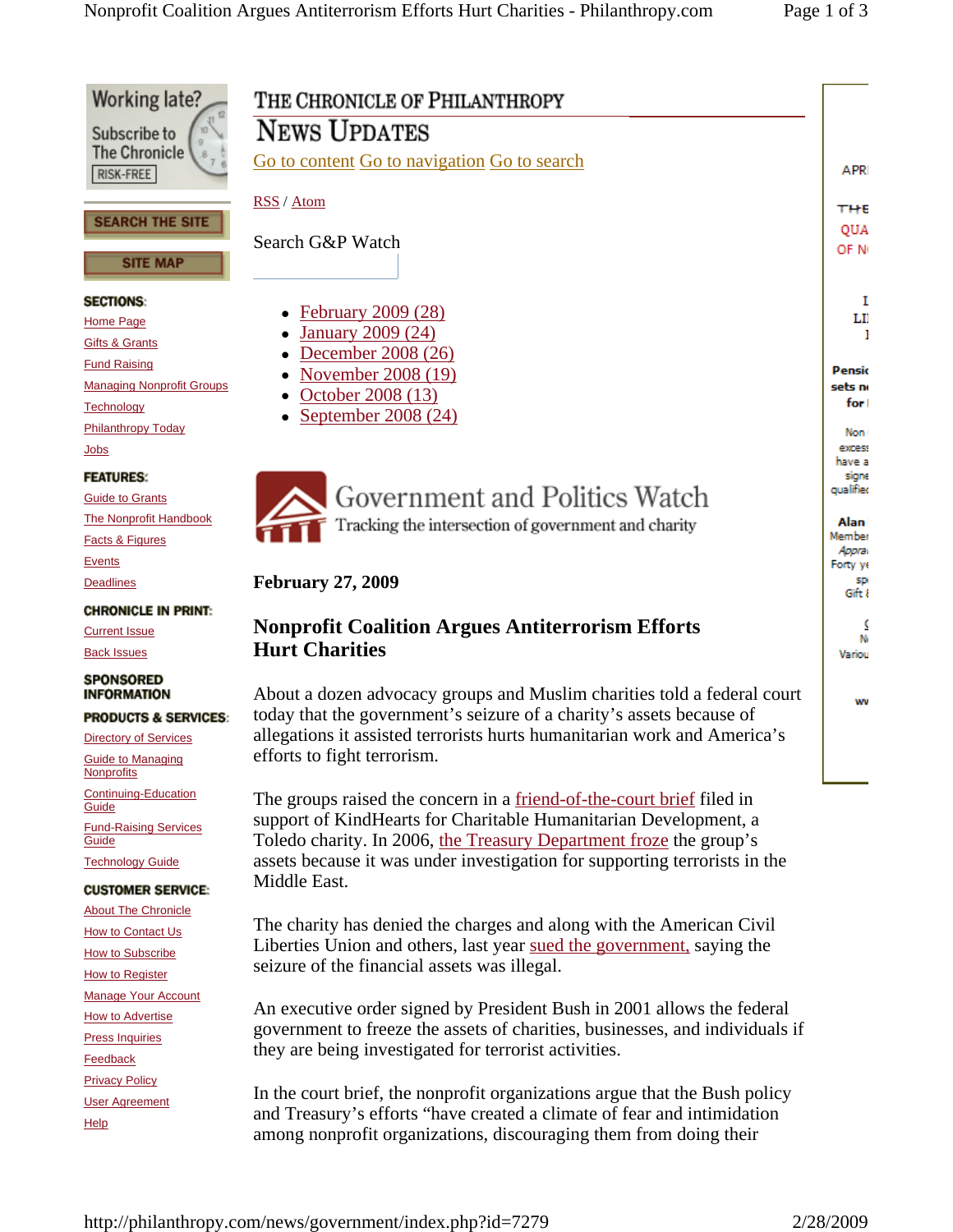critical humanitarian work –- particularly in conflict-torn regions that are most in need –- for fear of being arbitrarily subjected to these actions and policies themselves."

"In effect, the government's actions and policies are counterproductive to its efforts to counter terrorism because they discourage and undermine the vital work" of charities, they say.

The organizations that filed the brief are Grantmakers Without Borders, OMB Watch, the American-Arab Anti-Discrimination Committee, the Appleton Foundation, the Bill of Rights Defense Committee, the Defending Dissent Foundation, the Fund for Nonviolence, Grassroots International, Kinder USA, Muslim Advocates, and the Muslim Public Affairs Council.

According to *The Toledo Blade,* last month, a judge ruled that KindHearts's lawyers could have access to documents and other materials seized during a raid on the charity's offices law-enforcement agents. The newspaper said that the decision was a victory for the Muslim group.

Read *The Chronicle's* article about a push by charity leaders to get President Obama to change contentious antiterrorism policies that affect the nonprofit world.

— Ian Wilhelm

Friday February 27, 2009 | Permalink



**Post a comment:** 

## Your e-mail address is required, but it will not be posted.

**Previous:** White House Doubts Charitable-Deduction Proposal Would

## http://philanthropy.com/news/government/index.php?id=7279 2/28/2009